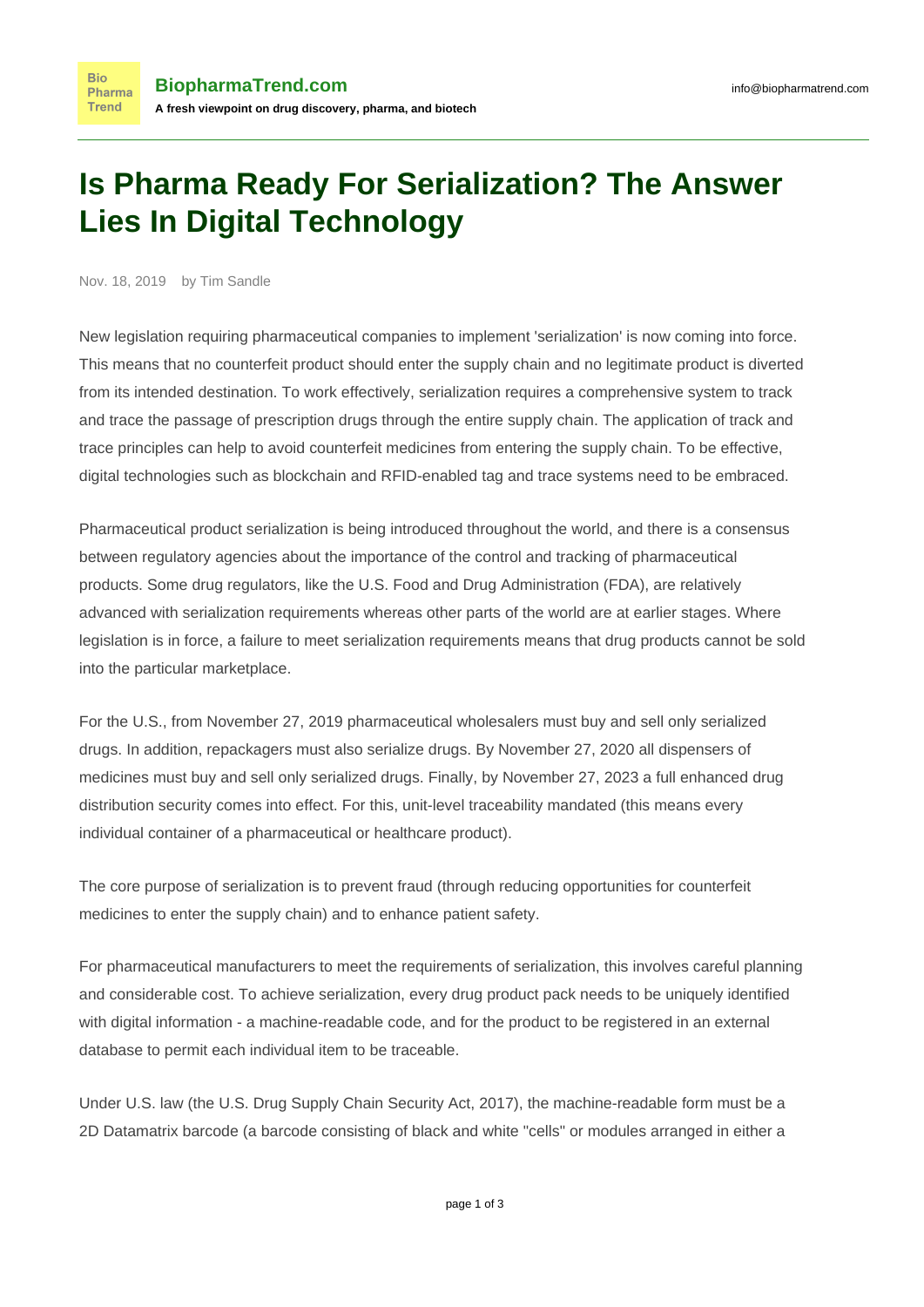square or rectangular pattern) that contains the following:

- National Drug Code,
- Serial number.

**Bio** Pharma Trend

- Batch number,
- Expiration date.

The idea is that this information can be accurately decoded using common scanning equipment before the medicine is dispensed to the patient. This means that the nurse or clinician can have a high level of certainty that the medicine is the one produced by the manufacturer and that a fake medicine has not been switched or that the medicine has not been tampered with.

Further with the Act, the legislation outlines steps to build an electronic, interoperable system to identify and trace certain prescription drugs as they are distributed in the U.S. and to have this in place by 2023. This timeline has proved challenging for many within the pharmaceutical sector.

Two technologies are helping pharmaceutical companies with serialization requirements: tag technology and blockchain.

## **Tag and trace technology**

Track-and-trace products can be deployed from the point of packaging to the pharmacy. These technologies help to determine the current and past locations (and other information) of a unique item. While this technology does not provide a complete solution, it helps to minimize attempts to interfere with the supply chain. Radio-frequency identification (RFID) and barcodes are two common technology methods used to deliver traceability. The tags contain electronically stored information. There are two forms – passive and active RFID devices. Passive tags collect energy from a nearby RFID reader's interrogating radio waves; whereas active tags have a local power source (such as a battery) and may operate hundreds of meters from the RFID reader.

A second benefit is the secure transmission of correct information between the users of the supply chain network. The cryptographic nature of this builds insecurity into the information exchange. A third example is with a bridge to the Internet of Things and devices like radio-frequency identification( RFID) transmitters. This is a technology whereby digital data encoded in RFID tags or smart labels are securely and digitally captured by a reader via radio waves. To support RFID is 'middleware', a service-oriented software layer that allows software developers the possibility to communicate with heterogeneous devices like sensors, actuators or RFID tags.